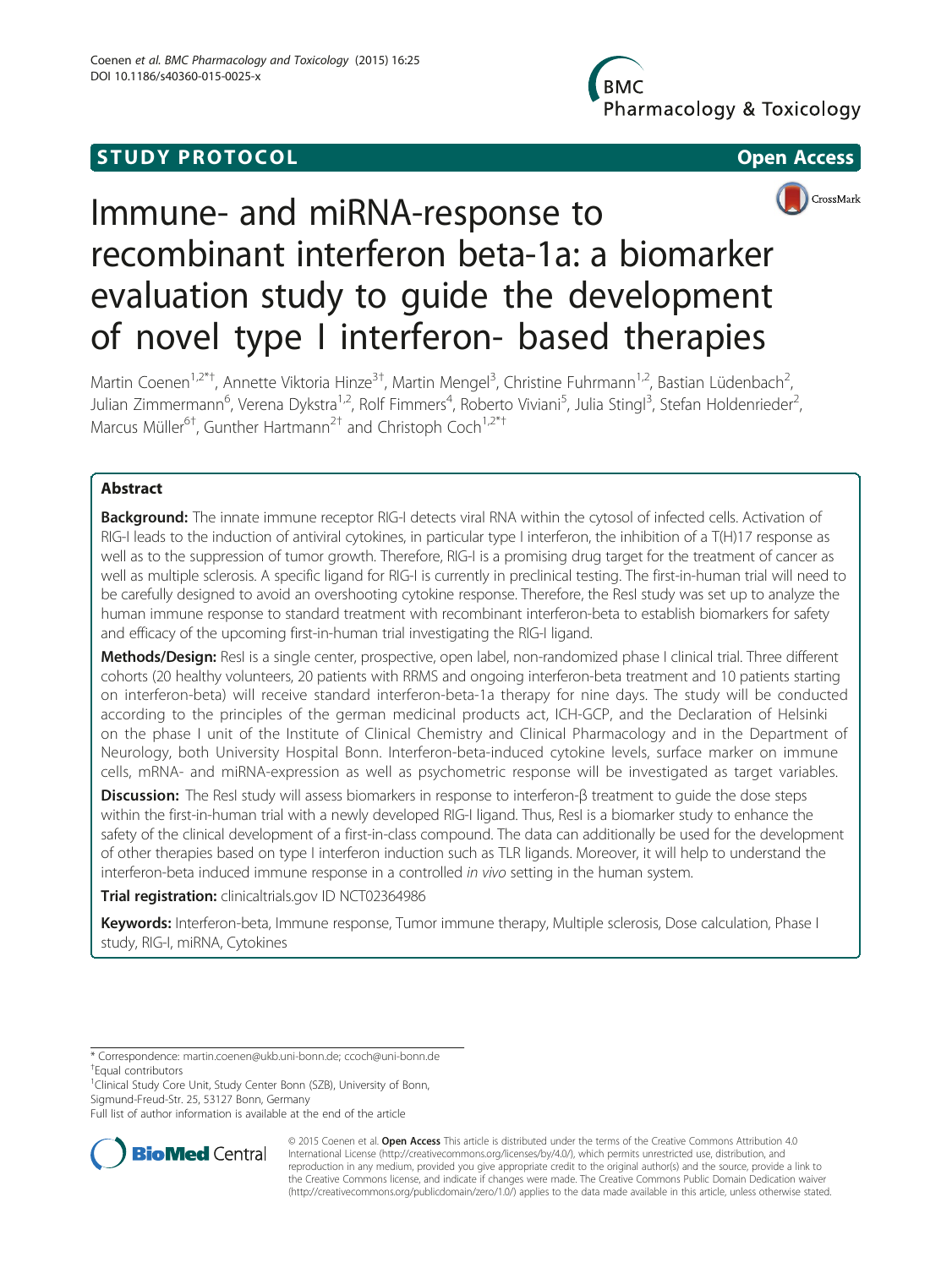### Background

Retinoic acid inducible gene-I (RIG-I) is a pattern recognition receptor (PRR) of the innate immune system, broadly expressed in immune - but also in non-immune cells, including tumor cells [\[1](#page-4-0)–[3](#page-4-0)]. RIG-I is a sensor for pathogenic RNA, detecting 5'-triphosphorylated RNA (3pRNA) in the cytosol of infected cells [\[4](#page-4-0), [5](#page-4-0)], crucially important to protect from different RNA viruses [\[2](#page-4-0), [6](#page-4-0)]. Activation of RIG-I leads to a broad antiviral immune response, including strong induction of type I interferon (IFN), to eradicate the invading pathogen. A potent benefit of therapeutic activation of RIG-I was described recently in different indications: i) 3pRNA suppresses tumor growth by triggering apoptosis specifically in tumor but not in non-malignant cells as well as by inducing an anti-tumor immune response, including type I IFN induction and NK cell activation [[7](#page-4-0)–[10](#page-4-0)]. ii) Activation of RIG-I inhibits the viral replication and is therefore protective in viral diseases such as Hepatitis B [[11](#page-5-0)] and influenza infection (unpublished data). iii) Activation of RIG-I in mice with induced experimental autoimmune encephalomyelitis, the animal model for MS, significantly ameliorates autoimmune inflammation, decreases demyelination and improves the clinical outcome by repressing the maintenance and expansion of T(H)1 and  $T(H)$ 17 cells [\[12\]](#page-5-0). As in all these indications an unmet therapeutic need exists, triggering of RIG-I by a synthetic short 3pRNA-ligand is a promising new therapeutic approach with broad clinical implication [\[1](#page-4-0)]. A specific RNA ligand for RIG-I is currently under preclinical evaluation. Even though we identified relevant animal species for preclinical toxicity testing (unpublished data) the RIG-I ligand bears characteristics making increased caution in the first-in-human trial necessary as outlined in the European Medicines Agency (EMA) "Guideline on strategies to identify and mitigate risks for first-in-human clinical trials with investigational medicinal products" (EMEA/CHMP/SWP/28367/07): i) as first-in-class compound it is a novel mechanism of action, involving multiple signalling pathways [\[13](#page-5-0)] ii) it is an activating mechanism and iii) the RIG-I ligand acts on the immune system inducing the release of antiviral and pro-inflammatory cytokines [[1, 4](#page-4-0), [5\]](#page-4-0). To minimize the probability of a possible overshooting cytokine induction in the first-in-man phase I trial, thorough preclinical testing needs to be performed. In addition, biomarkers indicating activity or toxicity of RIG-I agonisation would be of great value to safely guide the first-in-man trial. Moreover, such biomarkers could be used as surrogate parameter to gather first data on the potential efficacy of a RIG-I ligand, starting in the first-in-man trial and later on in more advanced stages of the clinical development. Type I IFN serum level as well as the dependent immune response will bear suitable information for dose guiding of the RIG-I ligand since type I IFN is a key cytokine induced by RIG-I [[4](#page-4-0), [14\]](#page-5-0). To give an orientation on a type I IFN level that is potentially therapeutic active, the effect of standard interferon treatment as routinely applied in multiple sclerosis can be used. As soon as the type I IFN response induced by a certain dose of the RIG-I ligand reaches the levels induced by standard treatment with recombinant IFN-β, this level can be regarded as a potentially effective dose. With this information the dose steps within the phase I study can be carefully guided, side effects better monitored and there will be no need to explore the maximal tolerable dose.

For this purpose, the ResI study was set up as a clinical trial aiming to establish a biomarker for the safety and efficacy of the RIG-I ligand, a novel therapeutic entity currently in preclinical testings. Since studies of the RIG-I ligand will start in healthy volunteers and will be continued in MS patients both populations are included in this study as they could show significant differences in response to IFN-β. Additionally, this comprehensive, prospective analysis of the IFN-β dependent immune activation and changes in miRNA expression in this controlled setting will help to understand the physiological response to IFN-β in healthy volunteers and in MS patients.

# Methods/Design

ResI is a single center, prospective, open label, nonrandomized phase I clinical trial. Three different cohorts (healthy volunteers, patients with RRMS and ongoing IFN-β treatment and patients with RRMS starting on IFN-β treatment) will receive three applications of standard IFN-β therapy for nine days. As a comparison between pre- and post-treatment is performed, no placebo group is planned. The study will be conducted according to the principles of the german medicinal products act, ICH-GCP, and the Declaration of Helsinki on the phase I unit of the Institute of Clinical Chemistry and Clinical Pharmacology and in the Department of Neurology, both University Hospital Bonn. The local ethics committee and the German competent authorities (Federal Institute for Drugs and Medical Devices) already approved this study. The Clinical Study Core Unit will perform the clinical procedures, monitoring, safety management, data management, and data analysis of the study. The Institute of Clinical Chemistry and Clinical Pharmcology, that includes the central laboratory of the University Hospital Bonn will perform the routine as well as experimental laboratory analysis.

# Primary objective

The primary objective of this phase I trial is to determine IFN-β protein level as well as IFN-β-dependent mRNA and protein expression in healthy volunteers and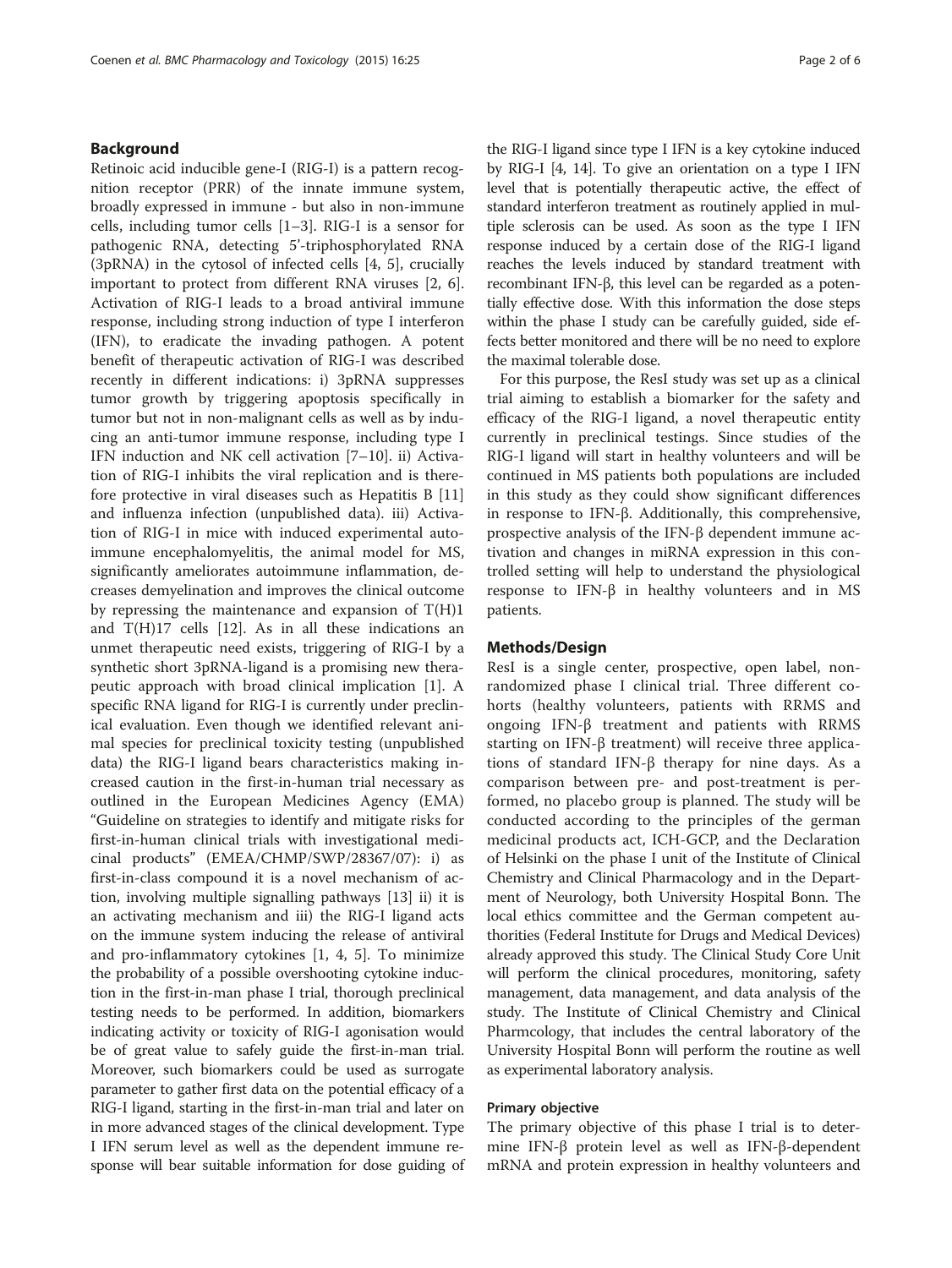in RRMS patients continuing or starting on IFN-β treatment (including CXCL10, MxA, RIG-I).

#### Secondary objectives

Secondary objectives of this trial are the analysis of the miRNA- and gene-expression pattern in response to recombinant IFN-β in peripheral blood mononuclear cells and serum of healthy volunteers as well as RRMS patients, the comparison of the response to IFN-β between healthy volunteers, patients with RRMS naïve to IFN-β treatment and RRMS-patients with established IFN-β treatment, correlation of side effects of IFN-β treatment with immune- or miRNA-response to IFN-β. Potential central nervous adverse drug effects such as emotional changes associated with IFN-β treatment (depression, anxiety, impulsivity) will be assessed by psychometric testings and noninvasive neuroimaging techniques.

# Inclusion criteria

Three different cohorts will be studied: 1.) Healthy volunteers naïve for IFN-β treatment. 2.) patients with relapsing-remitting MS (RRMS) according to McDonald's criteria and baseline expanded disability status scale (EDSS) score from 0 to 6.0 starting on IFN-β treatment according to routine clinical criteria. 3.) Patients as described above but already on IFN-β treatment. Additional inclusion criteria applicable for all individuals in this study: age between 18 and 65 years, adequate bone marrow-, renal-, hepatic- and clotting-function. Male and female patients with reproductive potential have to use an approved contraceptive method and a negative serum pregnancy test must be obtained prior to treatment start in female patients with childbearing potential. All individuals need to have signed the informed consent form.

#### Exclusion criteria

The main exclusion criteria comprise of: known allergy or hypersensitivity to IFN-β or ingredients of the injection solution; condition or disease which at the investigator's discretion do not fit with the study; known or persistent abuse of medication, drugs or alcohol; current use of cortisone preparation; subjects with reproductive potential who do not accept to use contraception during the trial and 3 months thereafter or women who are pregnant or breast-feeding; prior malignancy except for adequately treated carcinoma in situ of the cervix or non-melanoma skin cancer unless prior malignancy was diagnosed and definitively treated at least 5 years previously with no subsequent evidence of recurrence the subject at the discretion of the investigator; prior chemotherapy, systemic or local treatment with DNAdamaging and immune-modulating agents, tyrosine kinase inhibitors or anti-angiogenic agents for any cancer; history of major depression, suicide attempt in the past, ongoing suicidal thoughts; history of epileptic seizures under medical therapy with antiepileptic drugs; cardiac insufficiency (NYHA III or IV) cardiomyopathy, significant cardiac dysrhythmia, unstable or advanced ischemic heart disease, or significant hypertension at rest (blood pressure > 180/110 mmHg); HIV, Hepatitis B or C infection or any relevant infectious disease which might interfere with the study procedures and results (at the discretion of the investigator).

#### Therapy

Three different cohorts will be treated in this study: healthy volunteers, patients with RRMS and ongoing IFN-β treatment and patients with RRMS starting on IFN-β treatment. Patients and healthy volunteers will receive three doses of 44 μg open-label Interferon-β-1a (Rebif®) within nine days as recommended in the standard treatment schedule. MS patients already on IFN-β treatment will only receive one dose of IFN-β while included in this study. Dose modification or adjustments for either group are not intended by the trial protocol. After the study is finished MS patients will be treated at the discretion of the responsible physician.

At or before the screening visit, each patient has to provide written informed consent to the study. The screening consists of reviewing inclusion and exclusion criteria, demographic variables, medical history, concomitant medication, physical and neurological examination and vital signs, electrocardiogram (ECG) and laboratory tests are obtained by a study nurse and the treating physician. MRI, EDSS scoring and psychometric tests are performed. Laboratory tests include complete blood count, serum chemistry, coagulation, drug screening, pregnancy test and urine analysis.

At baseline visit vital signs and ECG as well as the occurrence of adverse events and changes of the concomitant medication are documented. Screening and baseline visit are performed within 14 days. Then IFNβ-1a treatment is started and blood for the analysis of cytokine serum levels, miRNA- and mRNA-expression as well as experimental immune evaluation is collected at five different times within 24 h. Thereupon, the study is finished for MS patients that have been already on IFN-β treatment. Healthy volunteers as well as MS patients that have been started on IFN-β will continue with study visits at days 3, 5 and 8 with documentation of adverse events and concomitant medication and collection of further blood samples for analysis of immune activation. At day nine healthy volunteers as well as MS patients will have the final visit with the same assessments as described for the screening and baseline visit, including magnetic resonance imaging (MRI) assessment. Additional, blood for analysis of immune activation is collected.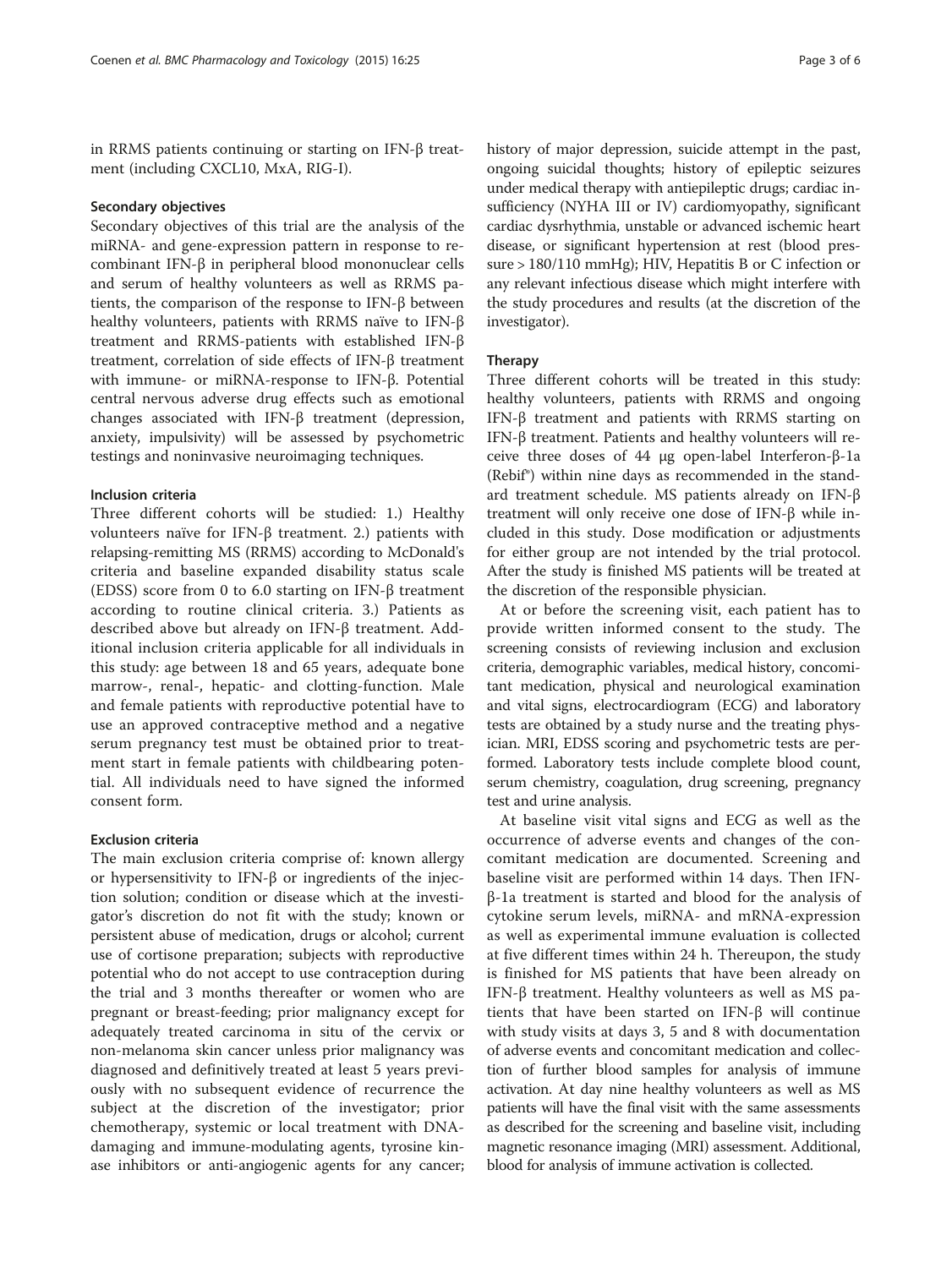#### Magnetic resonance imaging

To characterize neurobiological correlates of the action of IFN-β, changes in base perfusion levels, in limbic reactivity to emotionally laden stimuli, in the neural response to potential rewards, and their association with psychometric parameters will be assessed in healthy volunteers through noninvasive neuroimaging techniques. All MRI scans are performed according to a standardized MRI protocol and will be assessed centrally. MRI scans of the brain will be performed only in the healthy volunteers at the screening and at the final visit. Functional neuroimaging of limbic reactivity will be performed to analyze both emotional reactivity and the capacity of participants to down-regulate it.

#### Statistical analysis

The sample size is set on 20 healthy volunteers and 20 patients with established IFN-β treatment and 10 MS patients naïve to IFN-β treatment. Since this is a study to gain information about the distribution of the expression values in these patients, this sample size is not based on statistical considerations.

Primary target variables of the study is the estimation of changes in serum level of type I IFN and type I IFN-dependent proteins (e.g. CXCL10) as well as of changes in mRNA expression of type I IFN-dependent genes (e.g. CXCL10, MxA and RIG-I) after a dose of IFN-β treatment in healthy volunteers and in patients with RRMS. For this purpose, the median of the levels will be calculated separately for the two study groups. 95 % confidence intervals for the medians will be calculated using bootstrap. As additional descriptive parameters mean, standard deviation, minimum, maximum and the quartiles of the distribution will be calculated for each group and variable. A comparison of the expression levels between patients and controls will be performed with a two-sided Mann–Whitney-Wilcoxon test. These tests are regarded as descriptive analysis, their result are reported as p-values.

# **Discussion**

Mimicking a viral infection by activating pattern recognition receptors (PRR) of the innate immune system is an interesting therapeutic approach, tested for a variety of indications [\[1](#page-4-0), [15, 16\]](#page-5-0). Apart from the toll-like receptor family, the retinoic acid inducible gene-I (RIG-I) is a particular promising candidate for this strategy. RIG-I is suggested as drug target in a broad range of indications including viral infections, cancer and autoimmune disease such as multiple sclerosis [[1\]](#page-4-0). RIG-I is ubiquitously expressed in non-malignant but also malignant cells and leads not only to the release of antiviral cytokines (e.g. type I IFN) and NK cell activation but also to apoptosis induction in cancer but not in non-malignant cells [\[7](#page-4-0)–[11](#page-5-0)]. Moreover, RIG-I activation can suppress a T(H)17 response *in vivo* [[12](#page-5-0)]. Thus, the immediate and comprehensive immune response orchestrated by RIG-I seems to be of great potential in a variety of diseases with a still unmet medical need. But it needs to be taken into account that all these mechanisms of actions are not only beneficial but can also cause side effects depending on the dose. Therefore, the immune activation by RIG-I needs to be sufficiently understood and well balanced. The disastrous outcome of the TeGenero trial unintentionally demonstrated the consequences of an underestimated activating immune effect leading to a cytokine storm [[17\]](#page-5-0). As a consequence the EMA released a guideline describing risk factors to be considered before starting a first-in-human phase I trial (EMEA/CHMP/SWP/ 28367/07). As the RIG-I ligand represents a new mode of action, is activating in nature and turns on different immune pathways, this therapeutic approach has multiple aspects of high risk compounds. Therefore, the preclinical data need to be gathere carefully and scientifically driven to obtain a comprehensive understanding of the potential outcomes of the RIG-I ligand administration. To further reduce the risk of the upcoming phase I studies with the new RIG-I ligand, we decided to design a clinical study to add human in vivo data that are suitable to function as a biomarker for the immune activation induced by RIG-I. To this end, we will comprehensively measure the immune response induced by standard treatment with recombinant IFN-β, including protein and mRNA expression of known IFN-β dependent genes (e.g. CXCL10, MxA, RIG-I), miRNA expression pattern, genome wide mRNA expression. In the subsequent phase I studies with the RIG-I ligand these information will be used to judge whether the induced type I IFN is below or above standard treatment with recombinant IFN-β. In addition, as emotional changes are described for type I IFN [[18](#page-5-0)–[21](#page-5-0)], we will perform functional MRI scans to screen for early effects in order to learn how this side effect can be detected early upon exposure to a RIG-I ligand. Therefore, the study presented here will provide crucial data to safely guide the application of the RIG-I ligand. To rule out differences in the response to IFN-β we will include both healthy volunteers as the first population within the clinical testing being exposed to the RIG-I ligand as well as patients with relapsing-remitting multiple sclerosis as patients meant to be treated with the RIG-I ligand later in development. Although numerous effects of type I IFN on the immune system are well established since decades, the results from the literature cannot be used here for different reasons: data obtained in animal or in vitro systems do not necessarily reflect the *in vivo* situation in humans, the complete set of read outs were not investigated in a single comprehensive study, it is unclear how repeatable the assays are that were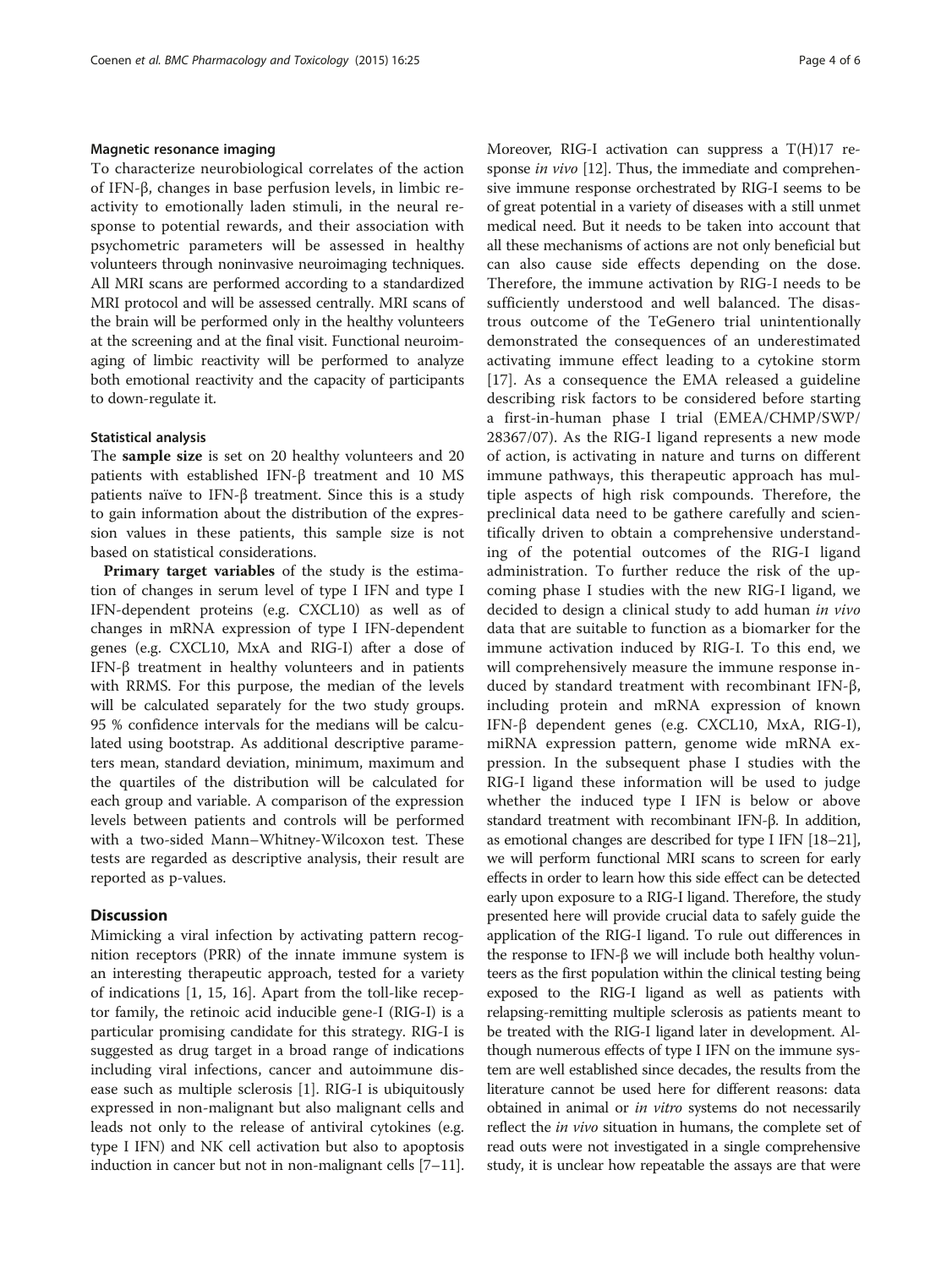<span id="page-4-0"></span>used, and studies were often done in patients but not healthy volunteers with confounding factors such as concomitant medications. In addition, potential adverse neurological drug effects have to be assessed in vivo in humans without confounding factors of neurological disease symptoms. Therefore, a lot of emphasis is laid on the quantitative measurement of potential emotional or cognitive changes due to the exposure to IFN-β in healthy humans using MRI techniques. To be technically able to transfer the results in the biomarker study to the phase I studies with the RIG-I ligand, the main read outs used here (ELISA and qPCR) will be validated on repeatability, precision, pre-assay effects, dilution linearity and adequate controls and standards will be generated and included that can be used for comparison in future studies. Nevertheless, information obtained here will bear certain limitations: activation of RIG-I leads to a profound induction of type I IFN but also induces additional pathways and cytokines such as pro-inflammatory cytokines (e.g. IL-6) and IFN-γ (unpublished data) not mimicked by application of IFN-β alone. Additionally, the time course of type I IFN induction caused by activation of RIG-I is not necessarily mirrored by application of the recombinant protein. Therefore, the results of this biomarker study need to be interpreted in connection with the complete preclinical program and are not meant to substitute for it. But taking these limitations into account, this study is a rare, maybe unique approach to define biomarkers in the human system in vivo that increases the safety of the clinical development of a drug before the actual compound is given the first time to healthy subjects. The data obtained here can be additionally used to guide other treatments also involving induction of type I IFN, such as ligands for TLR7 or 9 (as intended effect or unwanted side effect, e.g. siRNA) [\[15](#page-5-0), [16](#page-5-0), [22](#page-5-0), [23](#page-5-0)]. Therefore, this study proposes a way, how the safety of a first-in-man phase I clinical trial can be enhanced in addition to the principles outlined in the current guidelines of drug development. As additional benefit, this study is suitable to find new factors being induced by type I IFN in the human system *in vivo*, namely in- or decreased miRNA, since studies investigating the effects of type I IFN in a very controlled human in vivo system in healthy volunteers are rare.

#### Abbreviations

MS: multiple sclerosis; RRMS: rapid-relapsing multiple sclerosis; IFN: Interferon; IFN-β: Interferon-beta; EDSS: Expanded disability status scale; ECG: Electrocardiogram; MRI: Magnetic resonance imaging; RIG-I: Retinoic acid inducible gene-I; PRR: Pattern recognition receptor; 3pRNA: 5'-triphosphorylated RNA; EMA: European Medicines Agency.

#### Competing interests

GH and CC are involved in the preclinical development of the RIG-I ligand.

#### Authors' contributions

MC, MMü, GH and CC designed the study. MC, AH, MMü and CC wrote the manuscript. RF planned and designed the biometrical analysis. JS and RV planned and designed the neuropsychological evaluation as well as the fMRI scans. CF, VD, SH and MMe critically revised the protocol. All authors read and approved the final manuscript.

#### Authors' information

Not applicable.

#### Availability of data and materials

Not applicable.

#### Acknowledgements

We would like to acknowledge the contributions of Marion Zerlett, Yvonne Borck, Uta Wolber and Heike Valk for their contributions to recruitment planning and study start-up and Eva Bartok for critical review of the manuscript. This study was funded by KFO177 and Cluster of Excellence Immunosensation of the Deutsche Forschungsgemeinschaft (German Research Foundation, DFG).

#### Funding

This study was funded by KFO177 and Cluster of Excellence Immunosensation of the DeutscheForschungsgemeinschaft (German Research Foundation, DFG).

#### Author details

<sup>1</sup> Clinical Study Core Unit, Study Center Bonn (SZB), University of Bonn Sigmund-Freud-Str. 25, 53127 Bonn, Germany. <sup>2</sup>Institute of Clinical Chemistry and Clinical Pharmacology, University of Bonn, Sigmund-Freud-Str. 25, 53127 Bonn, Germany. <sup>3</sup>Federal Institute for Drugs and Medical Devices, Kurt-Georg-Kiesinger-Allee 3, 53175 Bonn, Germany. <sup>4</sup>Institute of Medical Biometrics, Informatics and Epidemiology, University of Bonn, Sigmund-Freud-Str. 25, 53127 Bonn, Germany. <sup>5</sup>Department of Psychiatry and Psychotherapy III, University of Ulm, Ulm, Germany. <sup>6</sup>Deparment of Neurology, University of Bonn, Sigmund-Freud-Str. 25, 53127 Bonn, Germany.

#### Received: 7 May 2015 Accepted: 11 September 2015 Published online: 22 September 2015

#### References

- 1. Barchet W, Wimmenauer V, Schlee M, Hartmann G. Accessing the therapeutic potential of immunostimulatory nucleic acids. Curr Opin Immunol. 2008;20:389–95.
- 2. Kawai T, Akira S. Innate immune recognition of viral infection. Nat Immunol. 2006;7:131–7.
- 3. Kawai T, Akira S. The roles of TLRs, RLRs and NLRs in pathogen recognition. Int Immunol. 2009;21:317–37.
- 4. Hornung V, Ellegast J, Kim S, Brzózka K, Jung A, Kato H, et al. 5'- Triphosphate RNA is the ligand for RIG-I. Science. 2006;314:994–7.
- 5. Schlee M, Roth A, Hornung V, Hagmann CA, Wimmenauer V, Barchet W, et al. Recognition of 5' triphosphate by RIG-I helicase requires short blunt double-stranded RNA as contained in panhandle of negative-strand virus. Immunity. 2009;31:25–34.
- 6. Kato H, Takeuchi O, Sato S, Yoneyama M, Yamamoto M, Matsui K, et al. Differential roles of MDA5 and RIG-I helicases in the recognition of RNA viruses. Nature. 2006;441:101–5.
- 7. Poeck H, Besch R, Maihoefer C, Renn M, Tormo D, Morskaya SS, et al. 5'-Triphosphate-siRNA: turning gene silencing and Rig-I activation against melanoma. Nat Med. 2008;14:1256–63.
- 8. Besch R, Poeck H, Hohenauer T, Senft D, Häcker G, Berking C, et al. Proapoptotic signaling induced by RIG-I and MDA-5 results in type I interferon-independent apoptosis in human melanoma cells. J Clin Invest. 2009;119:2399–411.
- 9. Glas M, Coch C, Trageser D, Daßler J, Simon M, Koch P, et al. Targeting the cytosolic innate immune receptors RIG-I and MDA5 effectively counteracts cancer cell heterogeneity in glioblastoma. Stem Cells. 2013;31:1064–74.
- 10. Kübler K, Pesch CT, Gehrke N, Riemann S, Daßler J, Coch C, et al. Immunogenic cell death of human ovarian cancer cells induced by cytosolic poly(I:C) leads to myeloid cell maturation and activates NK cells. Eur J Immunol. 2011;10:3028–39.